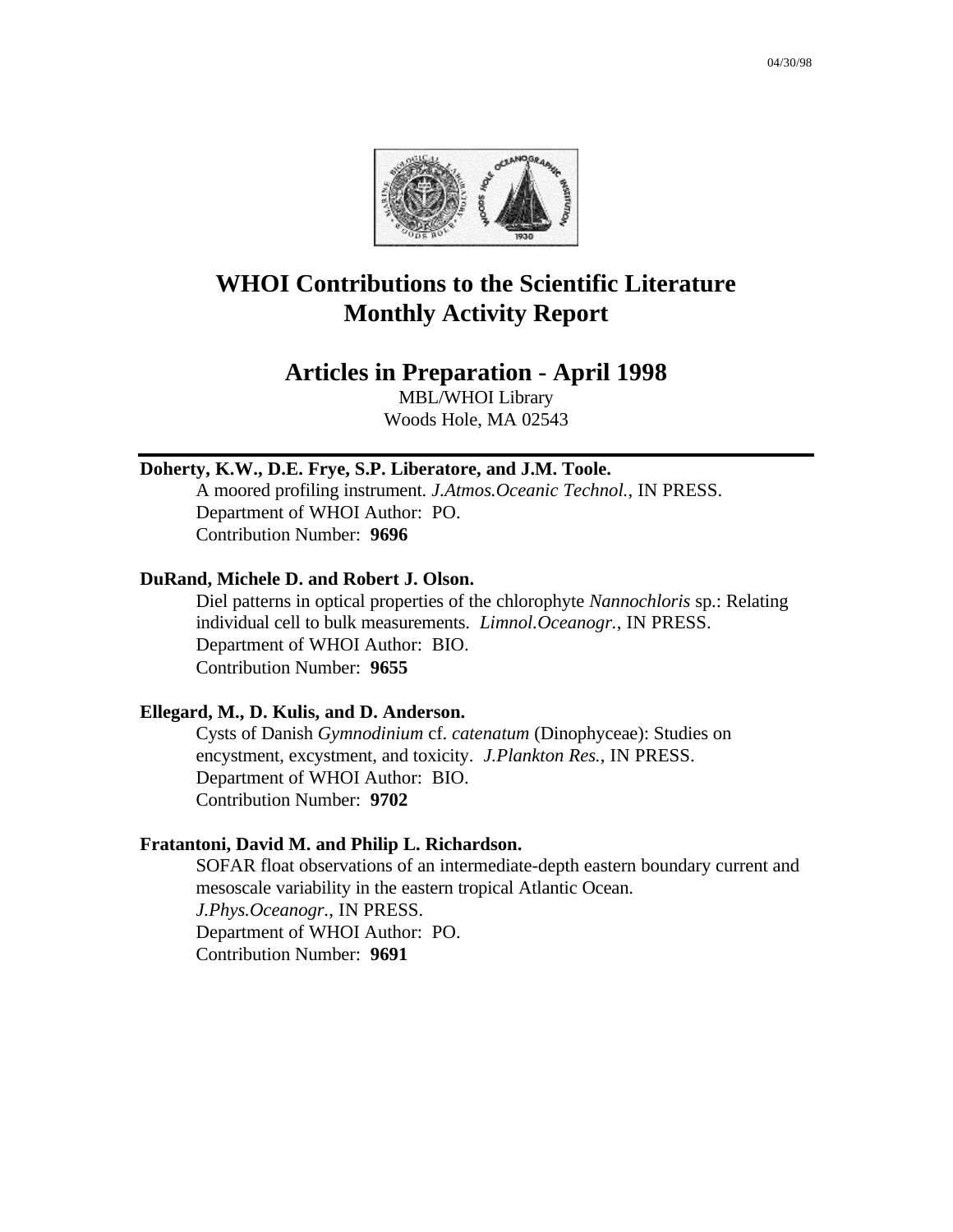#### **Goni, Miguel A., Kathleen C. Ruttenberg, and Timothy I. Eglinton.**

A reassessment of the sources and importance of land-derived organic matter in surface sediments from the Gulf of Mexico. *Geochim.Cosmochim.Acta*, IN PRESS. Department of WHOI Author: MCG. Contribution Number: **9607**

# **Goyet, C., N. Metzl, F. Millero, G. Eischeid, D. O'Sullivan, and A. Poisson.**

Temporal variation of the sea surface CO2/carbonate properties in the Arabian Sea. *Mar.Chem.*, IN PRESS. Department of WHOI Author: MCG. Contribution Number: **9686**

#### **Hart, Stanley R. and Jerzy Blusztajn.**

Clams as recorders of ocean ridge volcanism and hydrothermal vent field activity. *Science*, IN PRESS. Department of WHOI Author: GEOL. Contribution Number: **NONE**

#### **Hellou, J., J. Leonard, J., Meade, S. Sharpe, J. Banoub, S. Papiernik, L. Eglinton, and J. Whelan.**

Presence and metabolism of three heteroaromatic compounds compared to a PAH. *Proceedings of IAPAC-16 and Boeach Journal of Polycyclic Aromatic Compounds*, IN PRESS. Department of WHOI Author: MCG. Contribution Number: **9678**

#### **Huang, Rui Xin and Joseph Pedlosky.**

Climate variability inferred from a layered model of the ventilated thermocline. *J.Phys.Oceanogr.*, IN PRESS. Department of WHOI Author: PO. Contribution Number: **9697**

#### **Inda, L.A., D.L. Erdner, M.L. Peleato, and D.M. Anderson.**

Cytochrome  $C_6$  isolated from the marine diatom *Thalassiossira weissflogii*. *Phytochemistry*, IN PRESS. Department of WHOI Author: BIO. Contribution Number: **9690**

## **Leckrone, Kristen J. and John M. Hayes.**

Water-induced errorsin continuous-flow carbon isotope ratio mass spectrometry. *Anal.Chem.*, IN PRESS. Department of WHOI Author: GEOL. Contribution Number: **NONE**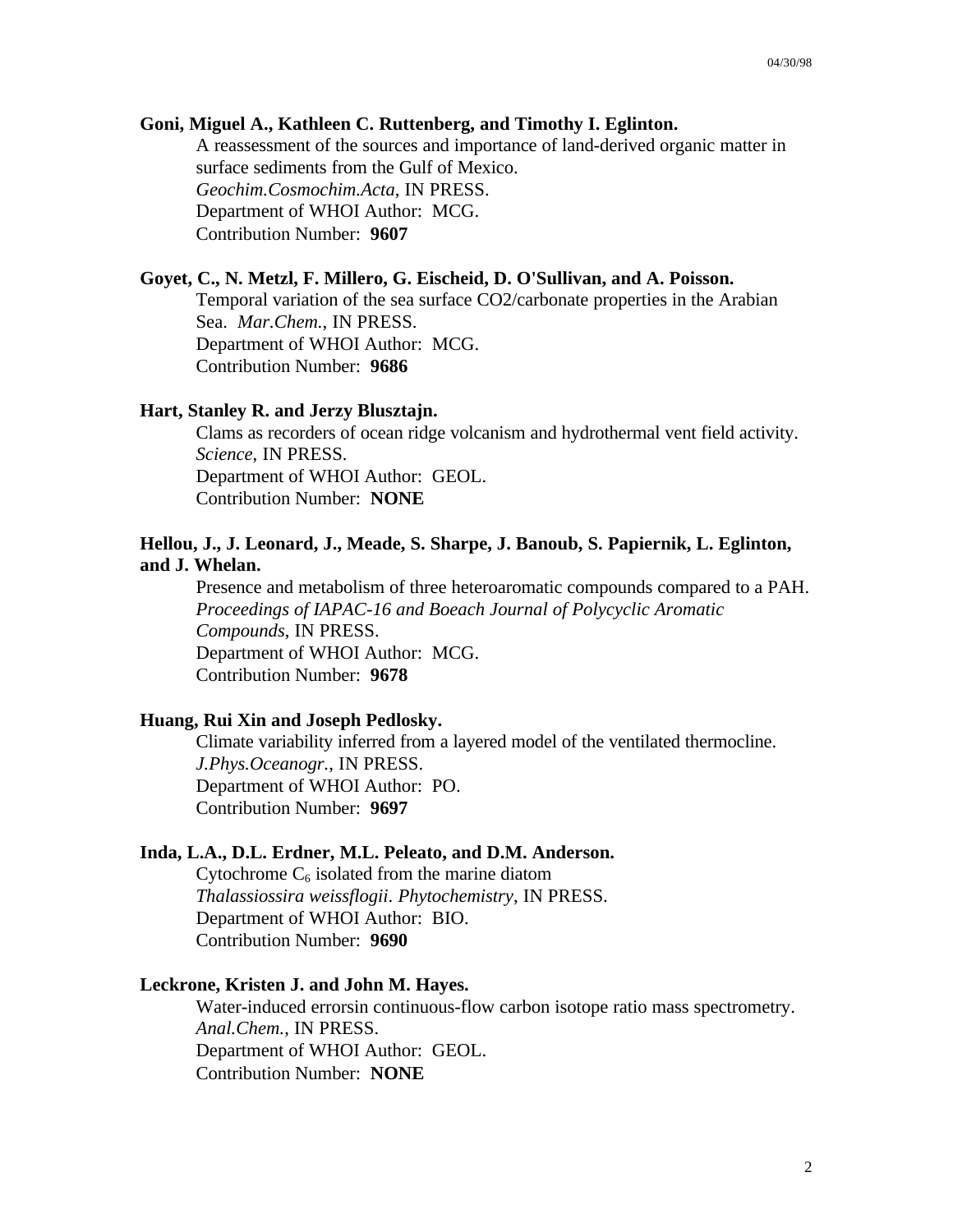#### **Lynch, Daniel R., Wendy C. Gentleman, Dennis McGillicuddy, and Cabell Davis.**

Biophysical simulations of Calanus finmarcicus population dynamics in the Gulf of Maine. *Mar.Ecol.:Prog.Ser.*, IN PRESS. Department of WHOI Author: AOPE. Contribution Number: **9689**

#### **McGillicuddy, Jr., D.J., D.R. Lynch, A.M. Moore, W.C. Gentleman, and C.S. Davis.**

An adjoint data assimilation approach to the estimation of *Pseudocalanus* spp. population dynamics in the Gulf of Maine - Georges Bank region. *Fish.Oceanogr.*, IN PRESS.

Department of WHOI Author: AOPE. Contribution Number: **9688**

# **Morrison, Hilary G., E. Jennifer Weil, Sibel I. Karchner, Mitchell L. Sogin, and John J. Stegeman.**

Molecular cloning of CYP1A from the estuarine fish fundulus heteroclitus and phylogenetic analysis of CP1 genes: update with new sequences. *Comp.Biochem.Physiol.*, IN PRESS. Department of WHOI Author: BIOL. Contribution Number: **9692**

#### **Pedlosky, Joseph and Michael Spall.**

Rossby normal modes in basins with barriers. *J.Phys.Oceanogr.*, IN PRESS. Department of WHOI Author: PO. Contribution Number: **9698**

#### **Pineda, Jesus.**

Circulation and larval distribution in internal tidal bore warm-fronts. *Limnol.Oceanogr.*, IN PRESS. Department of WHOI Author: BIO. Contribution Number: **9701**

## **Seewald, Jeffrey.**

Petroleum geochemistry: Sulfur greases the wheels. *Nature*, IN PRESS. Department of WHOI Author: MCG. Contribution Number: **9599**

#### **Steele, John J. and Eric W. Henderson, Eric W.**

Vertical migration of copepods. *J.Plankton Res.*, IN PRESS. Department of WHOI Author: MPC. Contribution Number: **9684**